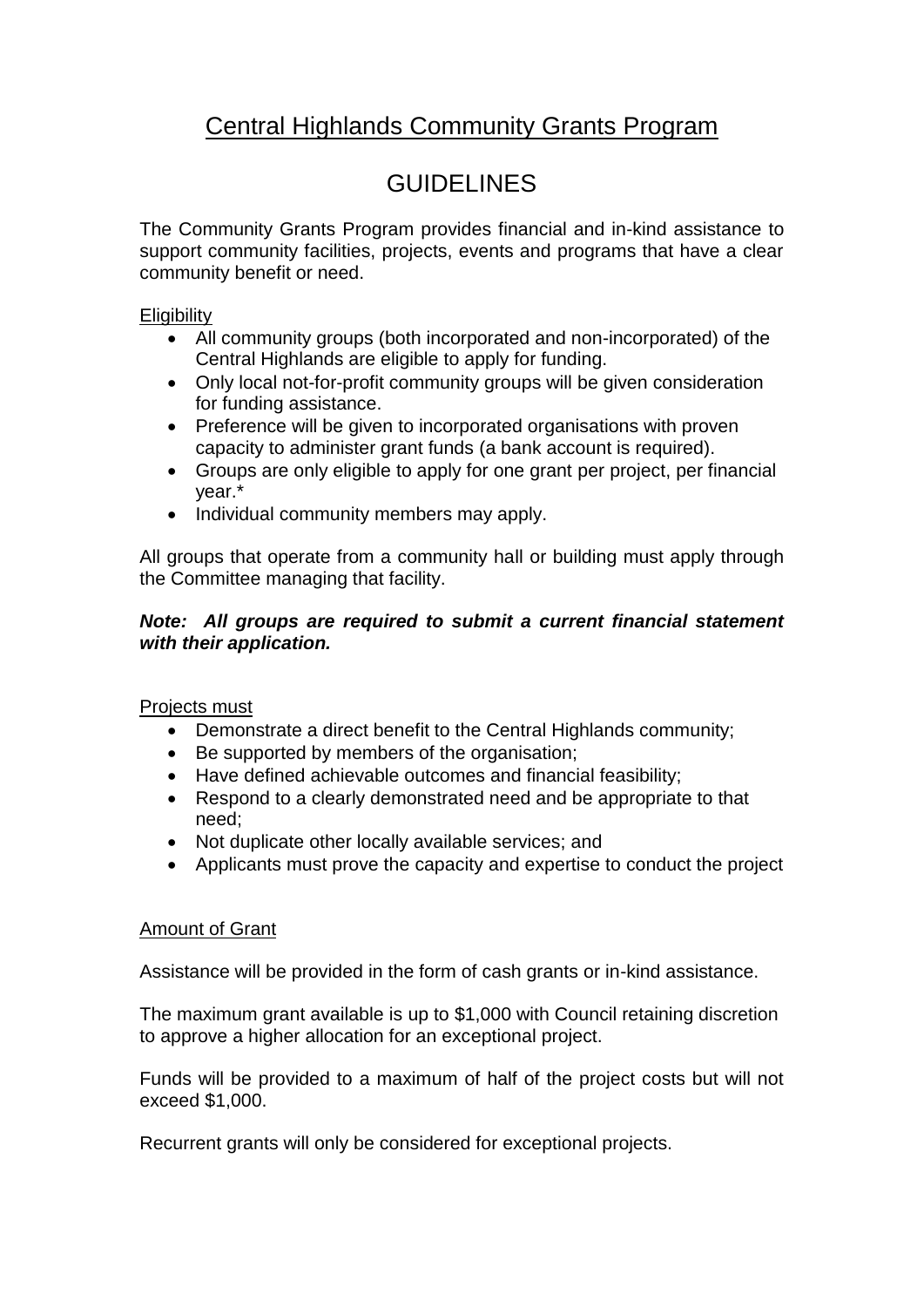Subsequent year funding will only be considered upon the completion of a satisfactory report on the current year's funding.

#### **\*The maximum funds that any one community group can receive is \$1,000.00 per financial year.**

#### Assessment Criteria

- Demonstrate a considerable benefit to the community
- Shows evidence of community support and actively involves the Community in the delivery of the project
- **Accords with the priorities in Council's Strategic Plan**
- Addresses issues by attempting to meet a community need or short coming
- The organisation has sought and or obtained funding from other sources or has limited access to funds
- **Establish new and innovative community projects or programs** Demonstrate coordination with other groups in the community

#### Advantageous Criteria

High level of community participation;

Economic benefit to community;

Projects that recognise significant local achievements and build on them: High level of volunteer/in-kind and financial input from the group;

Potential to enhance opportunities for those who are disadvantaged; and High number of people to benefit from the project.

\* Projects that fall outside the eligibility requirements and criteria will be assessed at Council's discretion.

#### **Council will not consider any application for retrospective funding of an activity/project.**

#### Submitting Your Application

Applications may be submitted all year round and will be assessed as below:

| Applications need to be<br>submitted to Council by<br>the last day of the month | Applications will be<br>assessed by the Council<br>ın | Council decision and<br>notification will be<br>forwarded in |
|---------------------------------------------------------------------------------|-------------------------------------------------------|--------------------------------------------------------------|
| February                                                                        | March                                                 | April                                                        |
| May                                                                             | June                                                  | July                                                         |
| August                                                                          | September                                             | October                                                      |
| November                                                                        | December                                              | January                                                      |

Council will do all it can to meet these timeframes but they may be subject to change. Once total funds for the year are expended, applications will be directed to other sources of funding or referred to the next financial year.